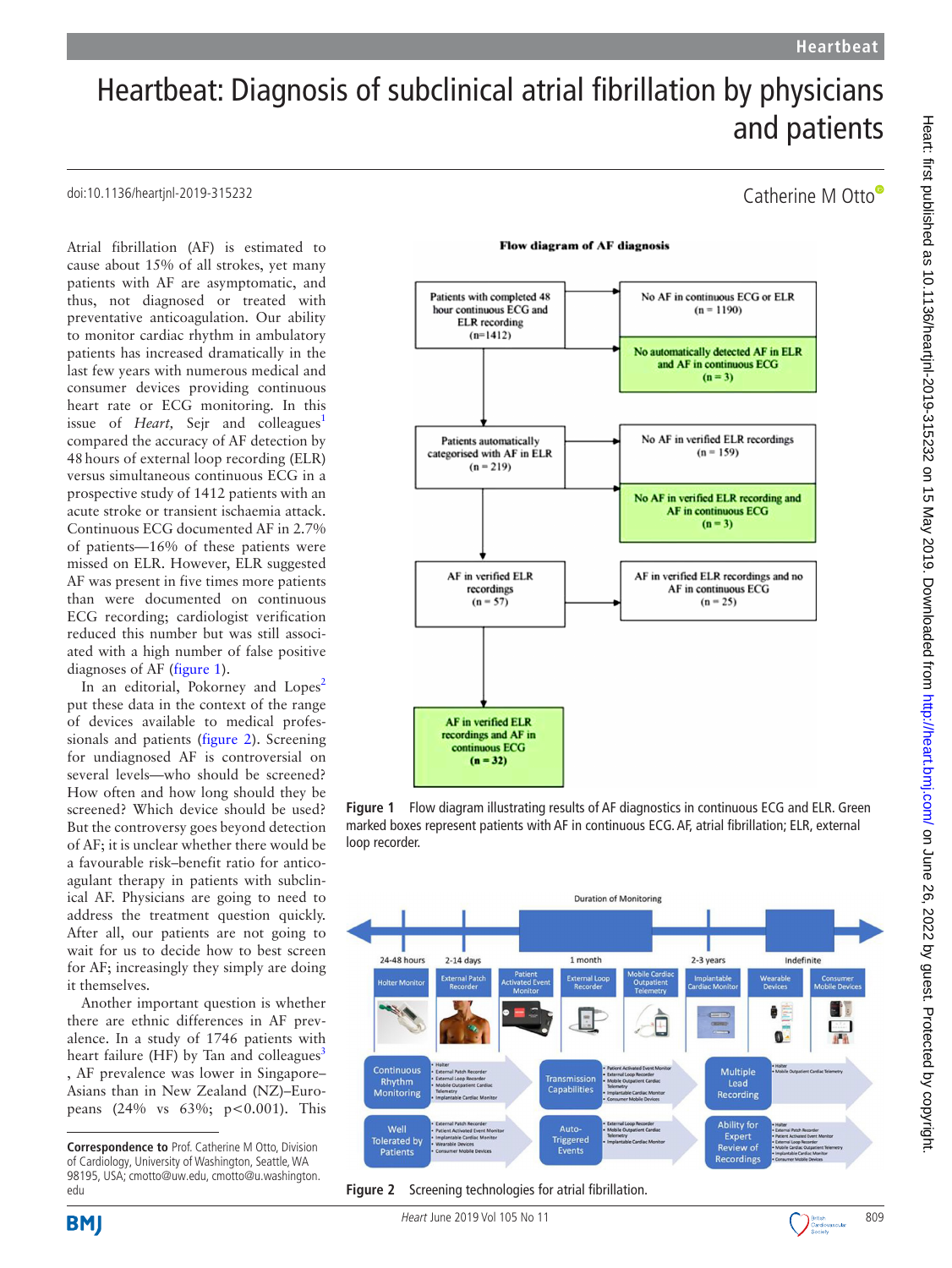

<span id="page-1-0"></span>Figure 3 Adjusted OR (95% CI) for respective clinical variables and its association with AF. ACE-I, ACE inhibitor; AF, atrial fibrillation; ARB, angiotensin II receptor blocker; BMI, body mass index; LAVI, left atrial volume index; LVEF, left ventricular ejection fraction; NYHA, New York Heart Association; SBP, systolic blood pressure.

<span id="page-1-1"></span>

**Figure 4** An illustration of the induction of associations through the removal of a collider.



**Figure 5** Examples of persistent iASD at 1month and 12 months after MV clip procedure. Left panel is TTE image at subcostal four-chamber view at 1month FU. Red arrow shows iASD with left to right shunt. Right panel is TTE image at 12-month FU from the same patients. Persistent iASD was still observed at 12 months (red arrow). FU, follow-up; iASD, iatrogenic atrial septal defect; LA, left atrium; LV, left ventricle; MV, mitral valve; RA, right atrium; TTE, transthoracic echocardiography.

difference persisted even after adjustment for age, relevant clinical variables and echocardiographic parameters. Comorbidities associated with AF were similar in Asians and NZ–Europeans including older age, higher body mass index, hypertension and renal disease [\(figure](#page-1-0) 3). However, Asian patients with diabetes had less AF than patients without diabetes, whereas there was no difference in AF prevalence among NZ–Europeans with and without diabetes.

The accompanying editorial by Burden and Timpson<sup>[4](#page-2-3)</sup> points out that a lower prevalence of AF in Asian patients with HF is the opposite of what would be expected from prior studies which have shown that diabetes is associated with a higher risk of AF. Is this an important new finding that has clinical implications for prevention of AF or are there other possible explanations? Burden and Timpson raise the concern that collider bias might be present; specifically, that the inclusion of only patients with HF leads to an apparent relationship between two variables (ie, AF and diabetes) that are both causally related to the variable used to select the study cohort (ie, HF) [\(figure](#page-1-1) 4). Tan and colleagues<sup>[5](#page-2-4)</sup> respond in a letter: 'If collider bias from HF-only selection explains the diabetes–AF paradox, it is difficult to understand why collider bias would apply to Asians but not NZ–Europeans, or to preserved but not reduced ejection fraction HF (regardless of ethnicity), in cohorts simultaneously recruited using identical protocols. Also difficult to explain is why collider bias would not similarly impact hypertension and other HF risk factors. The diabetes–AF paradox clearly needs confirmation to establish whether it derives from collider bias or other sources.'

Other interesting papers in this issue include the study by Ikenaga and colleagues<sup>6</sup> showing that, in patients with mitral regurgitation undergoing transcatheter edge-to-edge mitral valve repair, persistence at 12 months of the iatrogenic atrial septal defect (from the procedural transeptal puncture) is related to elevated left atrial pressure, even after adjustment for cardiac index and residual mitral regurgitation.

The 'Education in Heart' in this issue<sup>[7](#page-2-6)</sup> discusses the importance of psychosocial risk factors for coronary disease, such as social isolation and depression in addition to smoking and other behaviours. Optimising cardiovascular risk prevention includes attention to psychosocial and behavioural risk factors as detailed in practical guidance for clinicians in this article.

The 'Image Challenge' question<sup>8</sup> shows an interesting cardiac finding on the positron emission tomography–CT scan in an elderly woman with fatigue and reduced appetite.

**Funding** The authors have not declared a specific grant for this research from any funding agency in the public, commercial or not-for-profit sectors.

**Competing interests** Not declared. **Patient consent for publication** Not required.